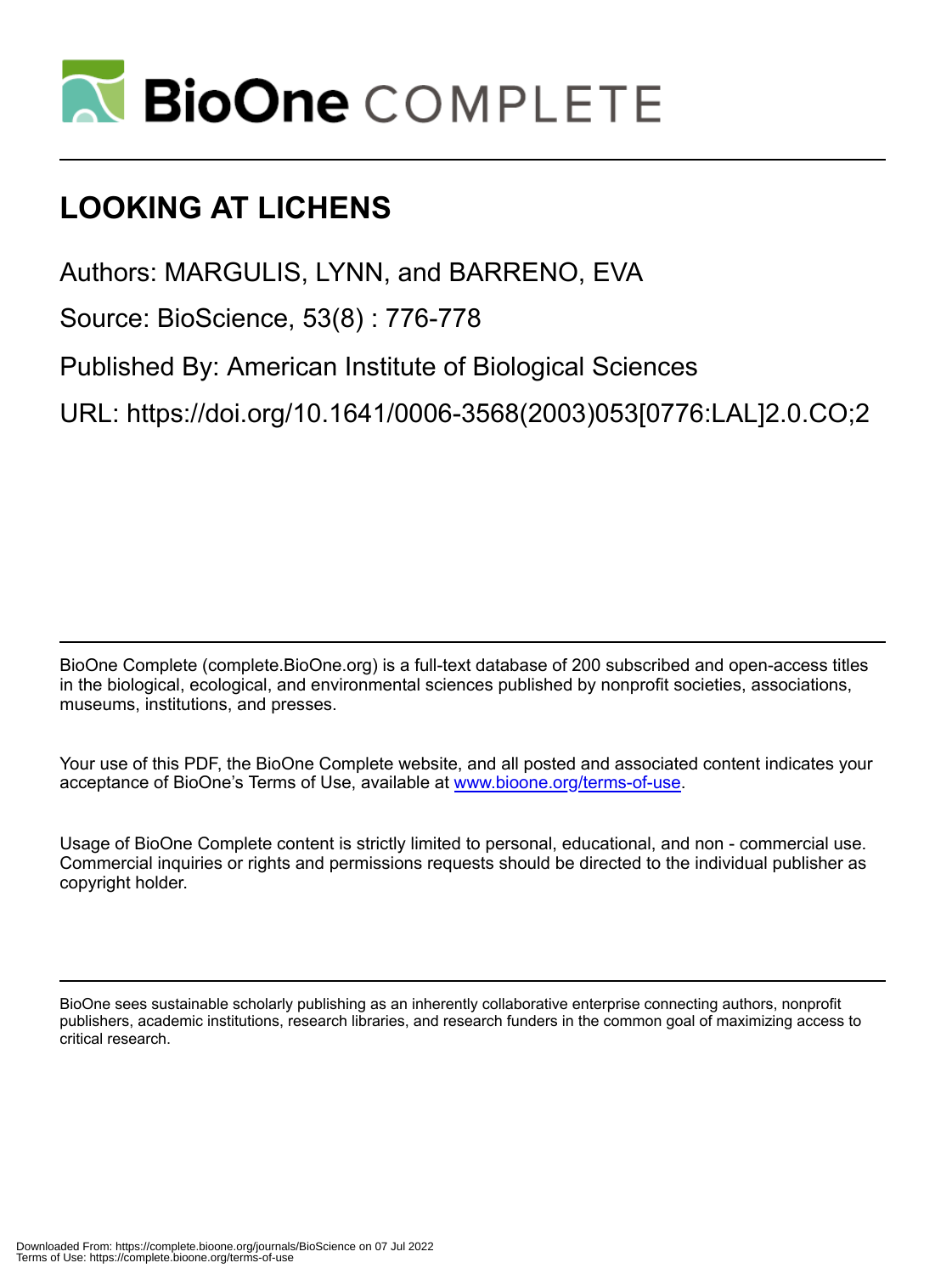## *Fishes of the Gulf of Maine* for the 21st Century: A Look at the New Bigelow and Schroeder

**Bigelow and Schroeder's Fishes of the Gulf of Maine.** 3rd ed. Bruce B. Collette and Grace Klein-MacPhee, eds. Smithsonian Institution Press, Washington, DC, 2002. 748 pp., illus. \$75.00 (ISBN 1560989513 cloth).

Every fish biologist worth his or her salt has a copy somewhere of Bigelow and Schroeder's *Fishes of the Gulf of Maine* (1953). This reference book has been so useful for the last half-century that it is often still found in wheelhouses of many a fishing trawler and in almost every fish biologist's bag, both aboard ship and

back on land. But much has changed for the fishes and fisheries of the Gulf of Maine since Bigelow and Schroeder's 1953 edition was published.Among other changes, there have been new classifications of species (e.g., the striped bass is now classified as *Morone*instead of *Roccus),* dramatic changes in fish composition and abundance as a result of intensive fishing by foreign and domestic fleets along the northeastern coast of the United States, and discoveries of several new species. Moreover, new management in the form of the Magnuson Fishery Conservation and Management Act of 1976 (later amended in 1996 and

renamed the Magnuson–Stevens Fishery Conservation and Management Act) has altered the nature of fisheries in the Gulf of Maine since the 1970s. Sadly, at least for those of us who have considered Bigelow and Schroeder a good friend, the book has become dated.

The third edition of *Fishes of the Gulf of Maine* was revised by 38 authors under the editorship of Bruce B. Collette and Grace Klein-MacPhee. Collette is a senior scientist at the National Marine Fisheries Service's National Systematics Laboratory in Washington, DC, and an internationally known expert in fish systematics, specifically of mackerels and tunas. Grace Klein-MacPhee is a longtime research scientist at the University of Rhode Island's Graduate School of Oceanography and an expert in fish lifehistory studies, specifically of flatfishes. The third edition of *Fishes of the Gulf of Maine* was about 20 years in the making and will be gratefully received by the entire fish community.

The first edition, by Henry B. Bigelow (professor at the Museum of Comparative Zoology [MCZ] at Harvard University and the first director of the Woods Hole Oceanographic Institution) and William W.Welsh, was published in 1925 and was based on field work conducted in the first part of the 20th century with colleagues from NOAA's (National Oceanic and Atmospheric Administration) Bureau of Fisheries and MCZ. This edition was later revised by Bigelow and William C. Schroeder and issued in its second edition in 1953. In the third edition, Collette and Klein-MacPhee have been loyal to the primary goal of the editions that preceded it, which was "to provide a handbook for easy identification of fishes that occur in the Gulf of Maine, with summaries of what is known of the distribution, relative abundance, and more significant facts in the life history of each."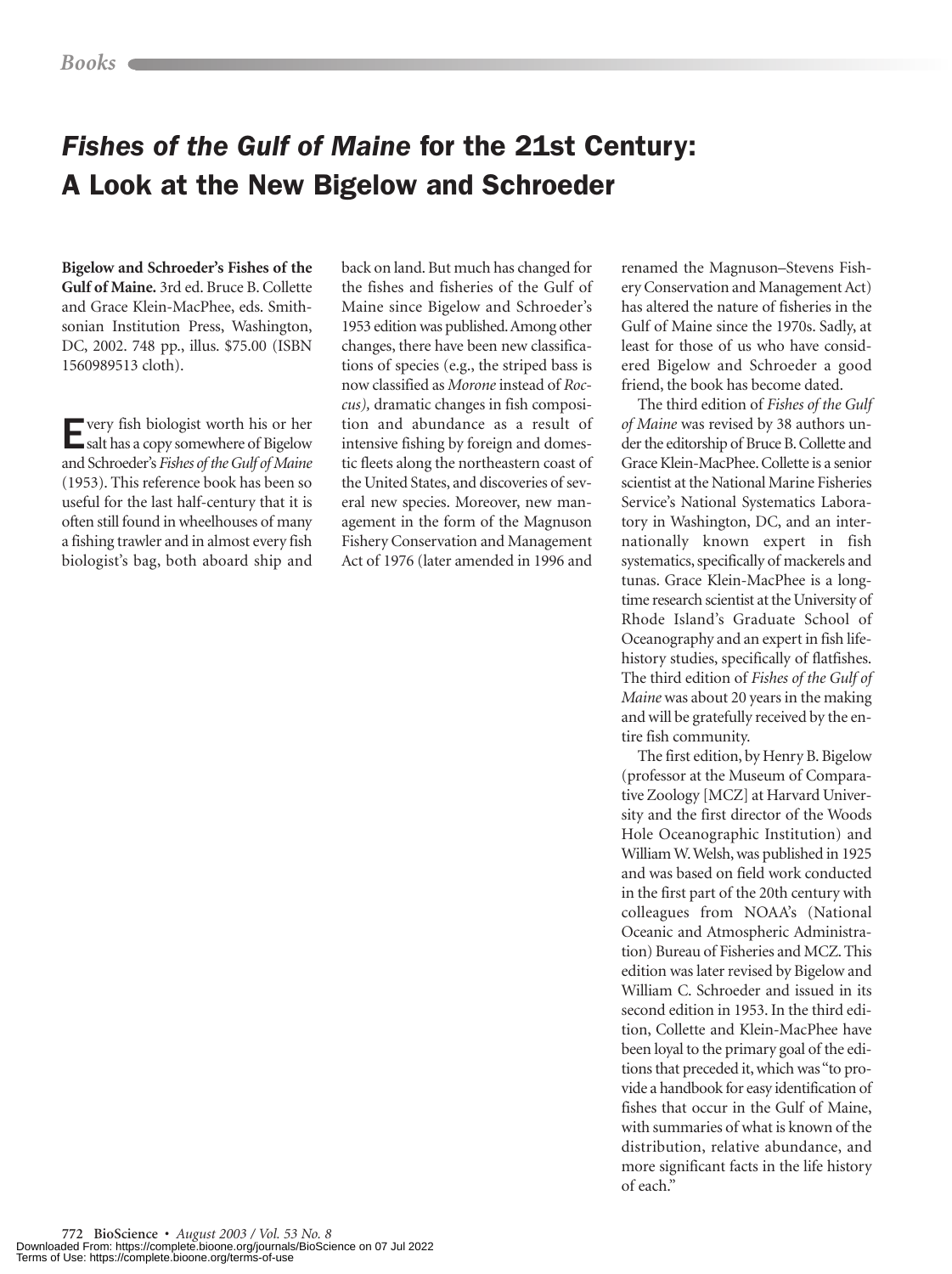The Gulf of Maine is one of the best ichthyologically studied areas in the world. Collette and Klein-MacPhee have added 10 families and 33 species to the new edition, including 9 new species not previously described, reaching a grand total of 118 families and 252 fish species. To maintain continuity with Bigelow and Schroeder (1953), Collette and Klein-MacPhee used the same 150-fathom (about 275-meter) contour line as the arbitrary offshore boundary for including all species likely to be caught within the Gulf of Maine and excluded most of the deep-sea fishes in the Atlantic outside the Gulf of Maine. For those of us who are reluctantly having to put aside the old, often salt-stained and scale-covered copies of Bigelow and Schroeder for Collette and Klein-MacPhee's edition, the transition is made less painful with references in the new edition to pages in the 1953 edition where the same species are described. In total, the new volume cites more than 3800 references (about 36 references per page) and represents a major scientific achievement in concisely summarizing an enormous body of work in fish biology over the last 100 years.

Adding to descriptions of individual fish species, Collette and Klein-MacPhee include data and descriptions obtained from the Northeast Fisheries Science Center (NEFSC) that are based on the descriptions and identifications by the eight regional fisheries management councils of essential fish habitat and distribution data from the MARMAP (Marine Resources Monitoring, Assessment, and Prediction) program. Collectively, this has resulted in the most comprehensive and cohesive database for establishing and describing the sections on habits, distribution, food, predators, and breeding for each species managed by the New England and Mid-Atlantic Fishery Management Councils. With the dramatic changes in abundance and distribution of fisheries since the 1950s and the enormous database provided by two generations of naturalists, ichthyologists, fishery biologists, and fishers, in addition to the extensive monitoring programs, Collette and Klein-MacPhee had a challenging job to organize and present the information while still being loyal to the

format of the original 1953 book. It is in the descriptive accounting and management of this enormous and diverse database that Collette and Klein-MacPhee's organization, presentation, and summarization have triumphed over other references in the field and will make this edition the standard for the next 50 years.

InCollette and Klein-MacPhee's *Fishes of the Gulf of Maine,* there are clear demarcations among sections for each species. Still included are sections on each species' general morphological

features: meristics, color, size, distinctions (where characters are given to differentiate the species in question from other Gulf of Maine fishes), habits (including depth range, bottom type, and temperature and salinity preferences), food, predators, and parasites. Further biological information is separately described under the subheadings of reproduction (which includes breeding habits, fecundity, early life history, eggs, and larvae), age and growth, general range, and occurrence in the Gulf of Maine (this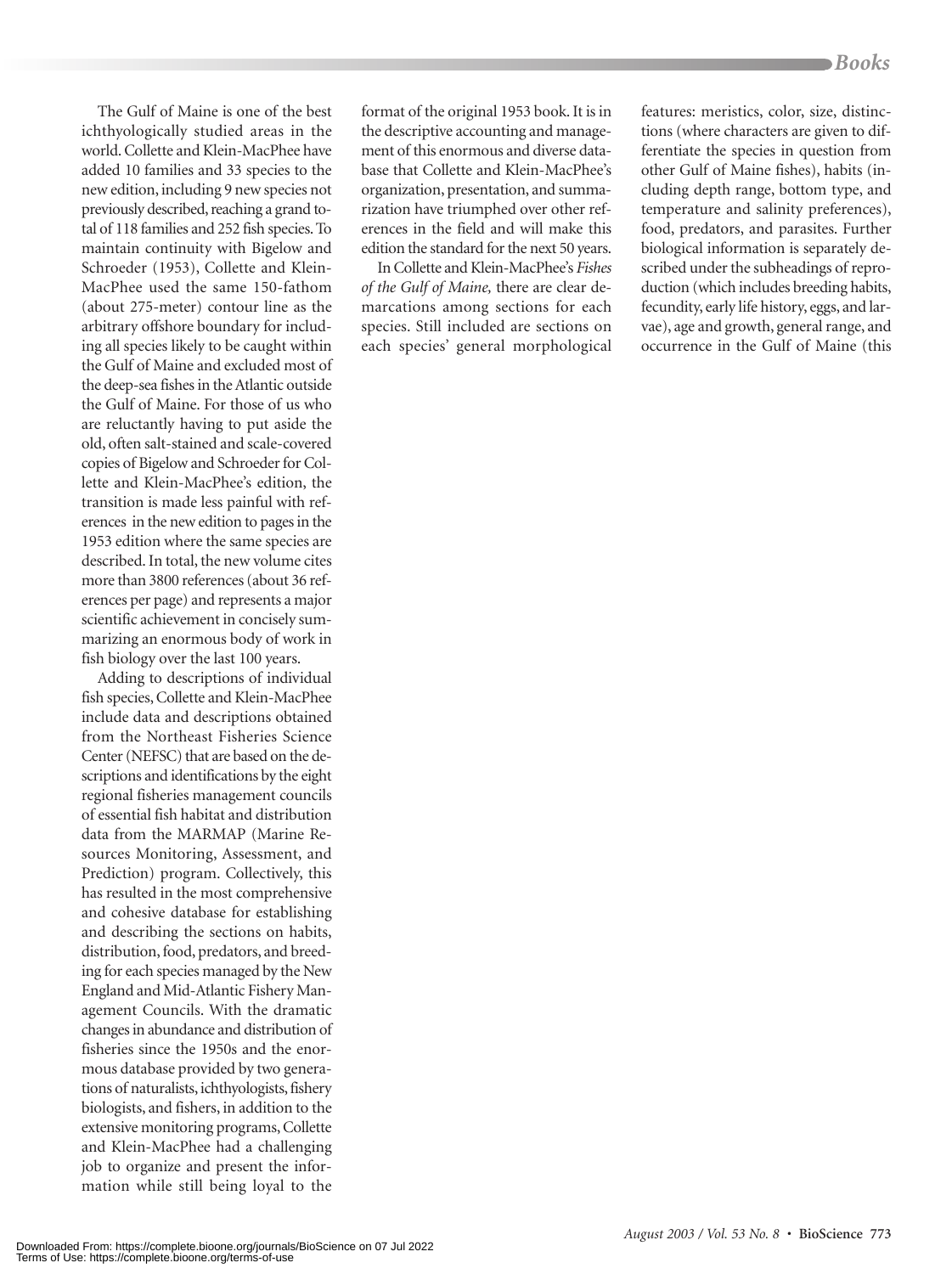## *Books*

section provides detailed information on local occurrences and is supplemented by beautiful distribution maps in the appendix for 38 species, based on the extensive bottom-trawling data of NEFSC). The last section for each species is "Importance to the Commercial Fishery." This is divided into two subsections: one with graphs of commercial landings and an index of abundance for 30 of the most important commercial species and, where appropriate, one reflecting the extensive changes in the last 50 years of resource management.

Among all this praise for the Collette and Klein-MacPhee edition, there is only one real disappointment: in the entire 700-plus pages of this impressive work, there was no room for pictures of the early life-history stages, as there was in the 1953 edition. Perhaps these earlier stages deserve a book to themselves? In all fairness, however, the written descriptions of early life-history stages are much more detailed than before, aided in no small part by the explosion in fish early lifehistory literature over the last couple of decades, which Collette and Klein-MacPhee adequately reference.

Perhaps Allen Peterson says it best in the foreword to this third edition of Bigelow and Schroeder's *Fishes of the Gulf of Maine* when he writes that he hopes it will become as well known and as widely used as the 1953 edition and will one day perhaps be known as "Collette and Klein-MacPhee." I am sure that Bigelow and Schroeder would approve.

IONE HUNT VON HERBING

*Associate Professor School of Marine Sciences University of Maine Orono, ME 04469*

#### Reference cited

Bigelow HB, Schroeder WC. 1953. Fishes of the Gulf of Maine. Rev. ed. Washington (DC): US Government Printing Office. Fishery Bulletin no. 74 of the Fish and Wildlife Service, US Department of the Interior.

## A MORE COLORFUL *INVERTEBRATES* TEXT

**Invertebrates.** 2nd ed. Richard C. Brusca and Gary J. Brusca. Sinauer Associates, Sunderland, MA, 2003. 936 pp., illus. \$109.95 cloth (ISBN 0878930973).

Richard C. Brusca (director of con-servation and research at the Arizona–Sonora Desert Museum and widely recognized invertebrate zoologist and isopod crustacean specialist) and Gary J. Brusca (professor at Humboldt State University from 1967 to 1998 and amphipod crustacean specialist) have published a substantial update to their 1990 *Invertebrates* text. Like its predecessor, this book is intended to support the lecture component of a one- or twosemester upper-division college course in invertebrate zoology. It is dedicated by Richard to his late brother Gary, who died in 2000. This book clearly reflects the two brothers' extraordinary collective efforts to update their already comprehensive coverage of invertebrate animals and Protista.

The striking image of a swimming medusa *(Pelagia)* on the new cover was my first clue to the pleasant surprise I got when I started exploring all the beautiful and informative illustrations, including many in full color, a contrast to the strictly black and buff illustrations in the former edition. These new illustrations are bound to please both instructors and students. An excerpt from the substantially revised chapter on Protista has been made available for downloading by the publisher in PDF format *(www. sinauer.com/brusca).* I recommend that those familiar with the first edition download this chapter to see just how spectacular the illustrations are throughout this new edition. Another change is that the illustration sources and credits have now been moved to the rear, more directly conveying pertinent information to students yet also somewhat diminishing the appreciation of ongoing research for a student pondering a classic account of natural history.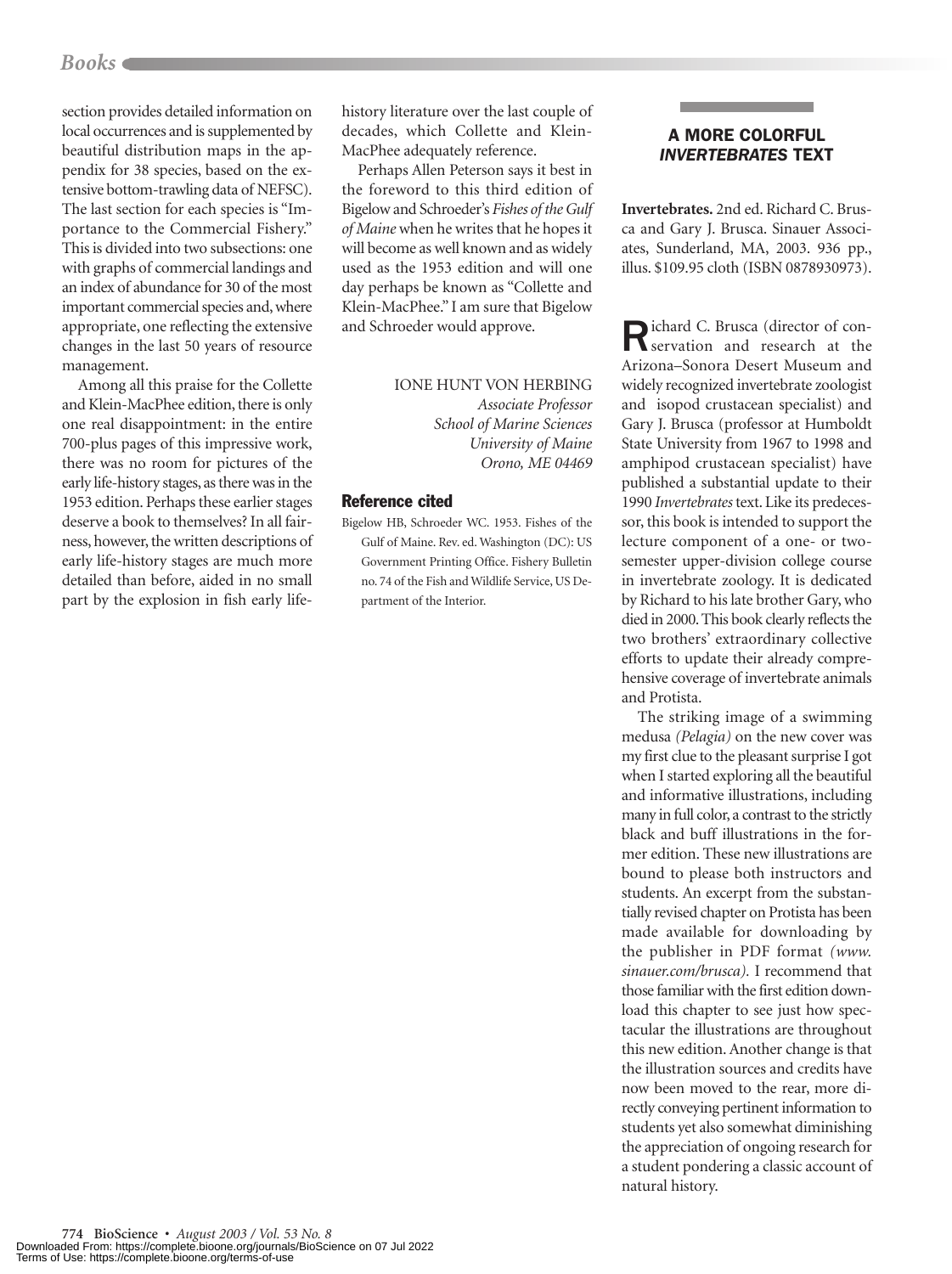This new edition is 14 pages longer than the 1990 edition but slightly less massive because of its thinner, shiny white paper stock and slightly smaller font size. My side-by-side comparisons of old and new editions revealed that some outdated paragraphs or sections had been appropriately dropped, while other snippets of text reflecting updates had been inserted. Many problems with the first edition have been corrected. The references at the end of each chapter are somewhat updated, preserving most of the older citations. Like the former edition, this is hardly a text an instructor can expect students to read from cover to cover. Two recent invertebrate zoology texts (one by Janet Moore, *An Introduction to the Invertebrates,* and one edited by D. T. Anderson,*Invertebrate Zoology;*see *http:// biology.fullerton.edu/biol461/texts. html)* are shorter and more affordable for students. On the other hand, I have found that most students prefer having a more encyclopedic reference when questions arise in the laboratory.

The approach taken in this edition of *Invertebrates* is very similar to that of the 1990 edition. The Bruscas have once again emphasized functional morphology and phylogeny as organizing principles. The introductory four chapters remain one of the best available overviews of the unifying principles of comparative zoology. These chapters are concise and general enough that they can serve as required reading assignments early in the semester, presenting the students with an excellent overview of, especially, functional morphology and development.

The overview of classification, systematics, and phylogeny (chapter 2) is somewhat less successful and is dense in places. One addition is a section entitled "The Bauplan and Related Concepts"(box 3A, p. 42). The Bruscas relate the notion of *bauplan* (from a German term meaning more precisely "blueprint" than "ground plan") directly to Richard Owen's 1848 essentialist concept of archetype, but they attempt to place it in a more evolutionary perspective. The expanded treatment is welcome, given how much this concept is featured in both editions. This is also one of the few places where new concepts and advances in "evo-devo" (the

emerging field emphasizing comparative evolution and development from a molecular perspective) are discussed. Following Stephen Jay Gould and others, the Bruscas view the bauplan as related to developmental canalization, the notion that populations of organisms are constrained in how they might evolve by the conserved nature of their genetic tool kit controlling pattern formation. The connection between old hypotheses about bauplan and new understanding of pattern formation is interesting and relevant, but bauplan notions still reek of essentialism to me. Why not just point out that there are some very conservative characters in nearly every animal group? Bauplan reconstruction is also notoriously dependent on phylogenetic estimates, and there are generally more current alternatives than the phylogenetic views presented in this text (see the discussion of phylogenetic analyses of metazoans below). Even if the phylogeny were certain, there are invariably ambiguities associated with estimating ancestral character states for any particular taxon.

The first edition was one of an unlikely spate of excellent and generally encyclopedic invertebrate zoology texts published in the early 1990s, with other notable texts by Ruppert and Barnes, Pearse and Buchsbaum, Kozloff, Pechenik, and Meglitsch and Schram. Enrollments in invertebrate zoology courses were dwindling nationwide, and some of us wondered how the seemingly limited market could sustain this wealth of marvelous new texts. Then came the still ongoing molecular systematics boom, evo-devo became a vibrant emerging field, and bizarre animals from the Burgess Shale made it to the cover of *Time* magazine. In this decade, invertebrate zoology instructors are struggling to present newly emerging crossdisciplinary views and approaches, many involving phylogenetic considerations, yet current textbooks are all outdated. While most courses seem to be retaining a group-by-group style of presentation,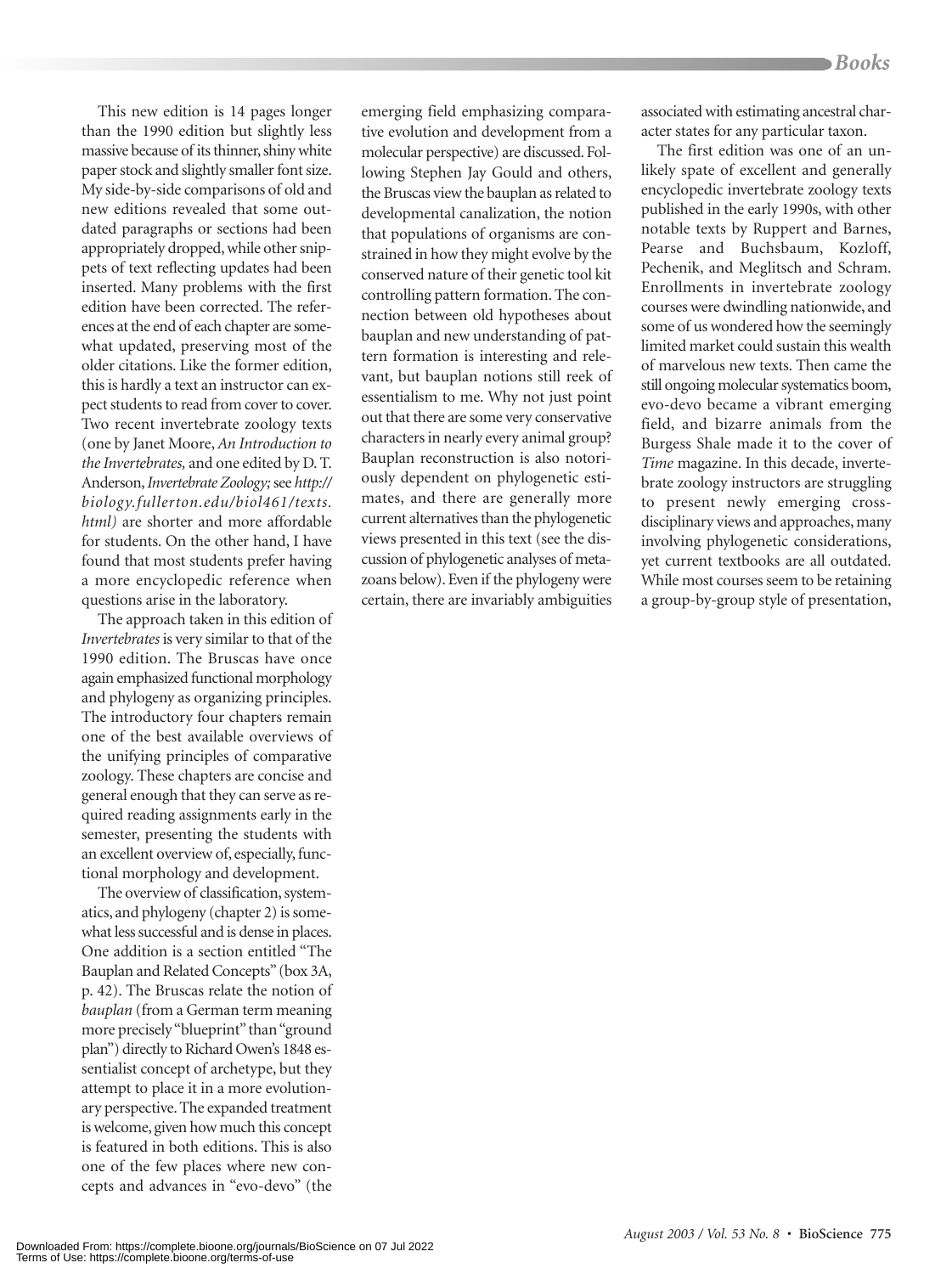## *Books*

there is now a tremendous opportunity to capture the excitement of emerging phylogeny-based comparative approaches within invertebrate zoology courses.

Despite its emphasis on phylogeny, Brusca and Brusca's new edition harkens back to 1990 not only in its dated phylogenetic hypothesis but also in its omission of many recent landmark studies, especially those from a molecular perspective. I found its updates in this area uneven, often reflecting the authors' skepticism toward newer results. Not surprisingly, given the crustacean expertise of the Bruscas, the arthropod chapters appear to be the most thoroughly revised, and the authors even suggest there is now molecular evidence supporting a clade of hexapods and crustaceans. As in the first edition, major groups such as Mollusca have not received as much attention. Recent alternative proposals of higher-level animal relationships, such as the growing evidence for the monophyly of Lophotrochozoa and Ecdysozoa groupings; sister taxon relationships within Deuterostomia (e.g., Echinodermata and Hemichordata); the proposed basal position of acoelomorph flatworms with Bilateria, apart from other flatworms; and the potential paraphyly of sponges are all examples of widely accepted new views that are almost completely ignored. The chapter on Protista unfortunately has no broad phylogenetic overview of where the covered taxa are found within eukaryotes. The evidence that choanoflagellates are the likely sister taxon of multicellular animals is obscure, at best, and there is no mention that metazoans and choanoflagellates are now considered part of Opisthokonta—a clade that also includes the recently characterized mesomycetozoeans (unicellular parasites of various fish, birds, mammals, and snails, also known as ichthyosporeans) and fungi, neither of which are mentioned.

The eclectic presentation of phylogenetic analysis and classification in the first edition is only slightly updated. The advertisements for this edition claim this text now incorporates "new developments in phylogenetics, developmental biology, and molecular genetics," but the Bruscas' text is more useful as a

reference source than as a current overview of animal phylogeny.

This edition at least does have a character matrix (appendix B) in support of the authors' summary cladogram of animal relationships. Unfortunately, the matrix appears to be mostly a compilation of the authors' previously featured node-by-node listings of diagnostic features rather than a less tree-dependent attempt to score morphological variation. There is suspiciously little homoplasy indicated across any of the trees, and the authors still often assert an assumed polarity of character evolution or argue that particular characters are convergent when they conflict with their favored hypothesis. Thus, it is not surprising that Brusca and Brusca's new summary tree is effectively the same in topology as the corresponding one in the first edition, one that is at odds with many aspects of other current phylogenetic estimates of metazoans based on either morphology or molecules or a combination of these data types. Still, as a teaching device, the presence of a matrix and added explanation of the methods used to generate the tree figure is clearly a step in the right direction.

Despite the quirks I have noted, the book has worthwhile views to offer that are lacking in most competing texts.

> DOUGLAS J. EERNISSE *Department of Biological Science California State University Fullerton, CA 92834*

#### LOOKING AT LICHENS

**Lichens of North America.** Irwin M. Brodo, Sylvia Duran Sharnoff, and Stephen Sharnoff. Foreword by Peter Raven. Yale University Press, New Haven, CT, with the Canadian Museum of Nature. 2001. 828 pp., illus. \$75.00 (ISBN 0300082495 cloth).

This gorgeously illustrated tome is a comprehensive guide to the world's genera of the larger and smaller lichens, in spite of the "North America" in its name. The cosmopolitan nature of lichen cover and the transcendent beauty of the plates make the book of profound interest to field naturalists, botanists, symbiosis biologists, and hobbyists far beyond the borders of Canada, Mexico, and the United States.What is missing are not the major common lichen genera of Antarctica, Asia, Europe, and South America but descriptions of the smaller, less conspicuous lichens found in all landscapes.

The lichen body (crustose, foliose, or fruticose), the nature of its reproduction (sexual or not), its propagules (asci, blastidia, isidia, schizidia, or soredia) and their dispersal, and its unique chemistry (over 600 compounds—many limited to lichens—which include depsides, depsidones, anthraquinones, and pulvinic acid derivatives) are explained such that the concepts of these lichenologists are made clear to scientists and teachers who are not specialists in the field. The readers are provided tools and range maps to identify more than 800 species. The glossary and other explanations—for example, of lichen coloration (chapter 4), physiology (chapter 5), and substrates (the rocks, barks, shells, live insect carapaces, and other materials upon which lichens grow; chapter 7)—are splendid. The ecology of lichens, productive pioneers that dominate the photic zone in rocky coastal ecosystems and complement the productivity of forest habitats, is well demonstrated (chapter 8). The ways that lichens relate to people—as food and fodder, as sources of dye, as indicators of pollution, as medicine, or even as poison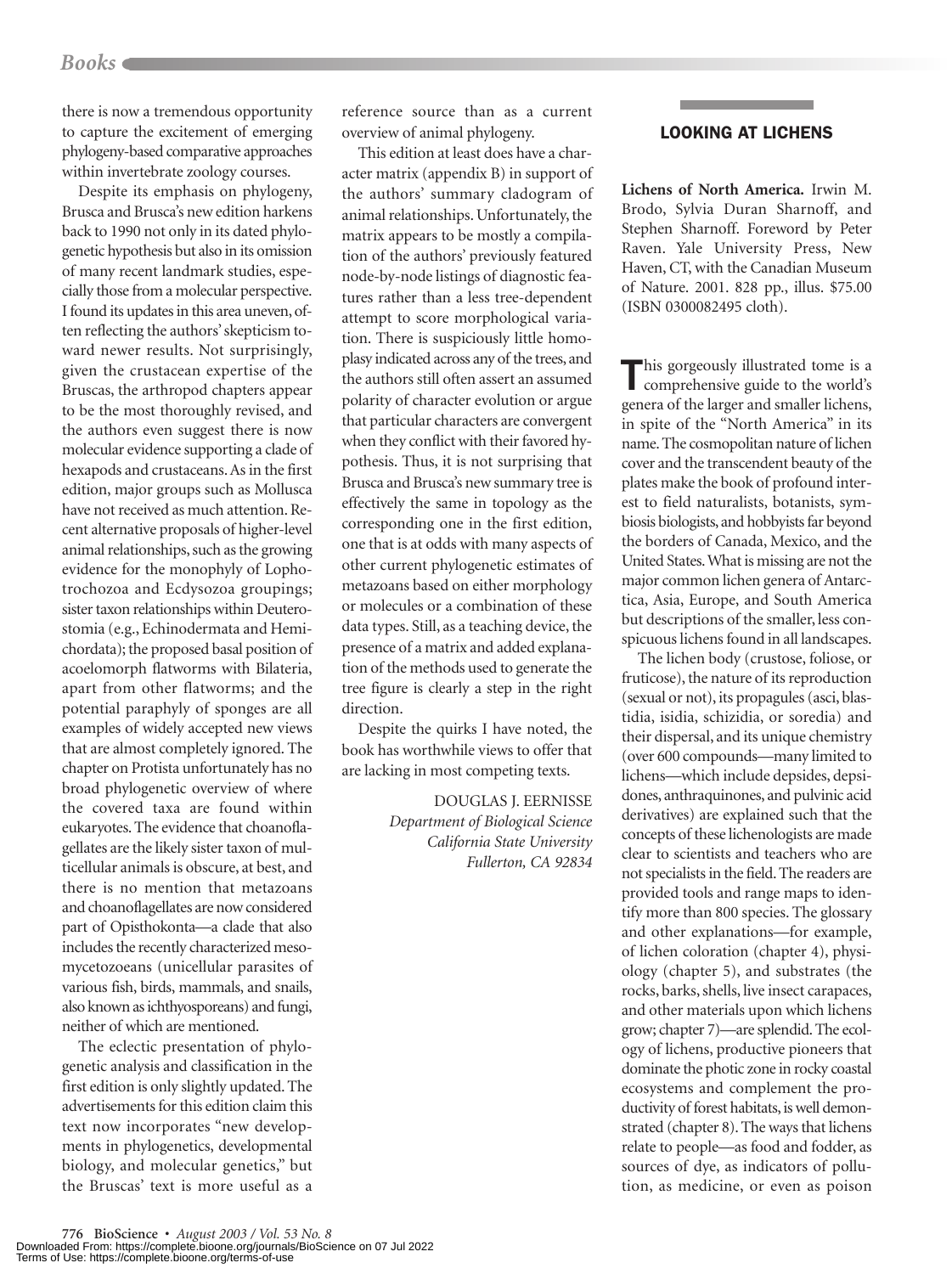(chapter 10)—are all nicely explained. In chapters 12 through 15, the book provides collection and study techniques, advice on names, and other practical information. The keys to the genera present a clear and comprehensive guide for all who desire a better understanding of these beautiful, enigmatic organisms.

The only obvious deficiency of this book, which prevents it from representing the worldwide diversity in lichens for readers at any level, is its failure to include the smallest and most difficult to identify and analyze "microlichens": for example,*Bactrospora, Biatoridium, Chiodecton, Cresponea, Epigloea, Julella, Leptorhaphis, Mobergia, Mycoporum, Protothelenella, Sclerophyton, Tomasellia,* and *Topelia.* The only North American publication that properly includes the tiny lichens is *Lichen Flora of the Greater Sonoran Desert Region* (2002), the comprehensive work in progress by the team led by Thomas H. Nash III. Only the first volume of the three-volume series has been published; the next two volumes are planned by 2005. Unfortunately, although it is up-todate, entirely authoritative, and readable, the great work of the Nash group contains few illustrations, none of which are in color. This state of the literature of lichenology makes more precious the unique, truly wonderful book by Brodo and the Sharnoffs.

The old insult of "Schwendenerist" could justifiably be slung at this entire 828-page masterpiece, with more than 1700 beautiful photographs, drawings, and text. What can we possibly mean by "Schwendenerist"? In 1869, Simon Schwendener, the Swiss botanist of Basel, wrote his treatise on lichens and opened himself to ridicule and ignominy. Schwendener's theory that lichens are composite and complex organisms was rejected by the scientific community, and a misunderstanding of lichens as simple plants has persisted in many corners even until today. However, the great Russian plant physiologist A. S. Famintzyn, in his 1870 review, admitted that "Schwendener's discovery that lichens appear to be constructions of fungi and algae constitutes his merit" (Khakhina 1992). By 1937, Russian botanist K. A. Timiryazev defended Schwendener's conclusion, and

by now all knowledgeable scientists agree: Lichens are not plants. Rather, they are individualized symbiotic composites of photobionts (oxygenic photoautotrophs, such as cyanobacteria or green algae) that are morphologically and metabolically integrated with mycobionts (heterotrophic fungi, usually ascomycota). Timiryazev wrote, "Some botanists still cannot wake from the impression evoked by this startling discovery and prefer to close their eyes to the obvious. If I am not mistaken, this curious subject has hardly been mentioned in our popular literature; nevertheless, it must be considered one of the most striking and unexpected discoveries of biological science of the last quarter century"(Khakhina 1992, p. 23). Microbiology, fine structure analysis, biochemistry, and molecular biology unambiguously support the unappreciated Schwendener—lichens are not plants at all.

The work of Brodo and the Sharnoffs reminds us throughout that lichens are polyphyletic, that is, they evolved separately: "Every recognizable lichen is derived from a different species of lichenized fungus" (p. 94). This statement of independent evolution applies to all, or nearly all, of the 3600 North American species and perhaps to as many as 15,000 species worldwide; detailed data support this generalization. The thoughtful, elegant coverage of these ubiquitous fungal partnerships is remarkably reliable and complete. Only when the authors claim that lichens "cannot be placed within the hierarchical systems of biological classification [kingdom, phylum, class] because they are dual organisms and each of the components has its own classification"do we disagree. Lichens, of course, can be appropriately classified like any other organism. After all, visible organisms plants, animals, protoctists, and fungi are at least dual composites. Indeed, most evolved from triple, quadruple, and higher-order symbiotic associations (Margulis 1993). Individuality, in the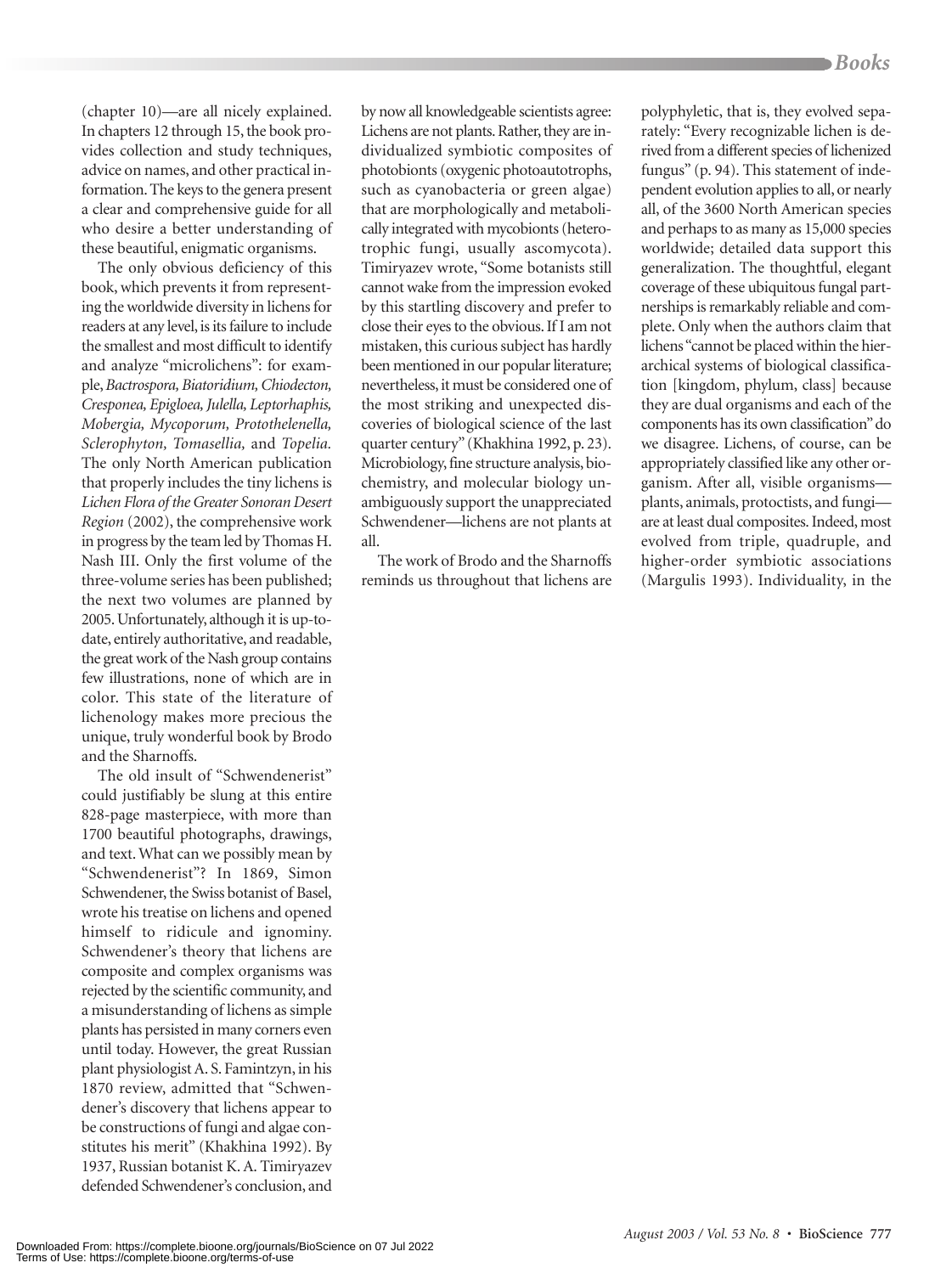## *Books*

world of the nucleated (eukaryotic, visible) organisms, is composite, complex, and multidimensional at genetic, morphological, developmental, physiological, and molecular biological levels. Lichens, therefore, exemplify the fundamental difference between bacterial (prokaryotic) and all other life and are named, as are almost all eukaryotes, for the most conspicuous member of the symbiotic consortium. In the case of lichens, this means that they are named for the mycobiont, the fungus, rather than the photobiont, the alga, or cyanobacterium.

Students of lichens tramp through deserts and rain forests. They slide on icy mountain slopes and stumble on the tangled shores of mountain lakes. They return to the laboratory with samples that, nearly invariably, require microscopic and other analyses. Is the phycobiont *Trebouxia? Pseudotrebouxia? Nephroselmis?* How are the asci or the pycnidia formed and distributed? Are crystals present? What are the colors and chemistry of the pigments? Although the toehold of lichens on bare exposed rock

impresses every hiker, and their capacity for revival from severe desiccation amazes the observant nature lover, the lichenological vocabulary, and especially the microscopic descriptions, baffle any nonspecialist. Brodo and the Sharnoffs' work wonderfully makes amends as it allows us access to the weird world of a great orphaned taxon. That after a quarter of a century of dedicated labor Sylvia Duran Sharnoff failed to live to see the book published in all of its glory is truly tragic.

These valiant authors, flaunting their wealth of detail, illustrate fundamental biological principles worthy of Schwendener's legacy. But, we trust, their beautiful book will not suffer the fate of his. Polyphyly is more apparent in lichens than in other symbiotic associations. Lichens exemplify the details of complex individuality. The relations between syntrophic metabolism and morphogenesis in the emergence of novelty through physical association is made obvious in these colorful creatures, and so too the contribution of symbiogenesis to speciation and taxonomy in them is manifest.

We recommend this book, a gift of world-class scholarship to the scientific community, without reservation. Given its current artificially low price, we suggest that all libraries, private and public, with even a remote interest in natural history obtain it now.

> LYNN MARGULIS *Department of Geosciences University of Massachusetts Amherst, MA 01003*

#### EVA BARRENO *Department of Botany University of Valencia Burjassot, 46100 Spain*

#### References cited

- Khakhina LN. Margulis L, McMenamin MA, eds., Merkel S, Coalson R, trans. 1992. Concepts of Symbiogenesis: A Historical and Critical Study of the Research of Russian Botanists. New Haven (CT): Yale University Press.
- Margulis L. 1993. Symbiosis in Cell Evolution. 2nd ed. New York: Freeman.
- Nash TH III, Ryan BD, Gries C, Bungartz F, eds. 2002. Lichen Flora of the Greater Sonoran Desert Region, Vol. 1. Tempe: Lichens Unlimited, Arizona State University, Department of Plant Biology.